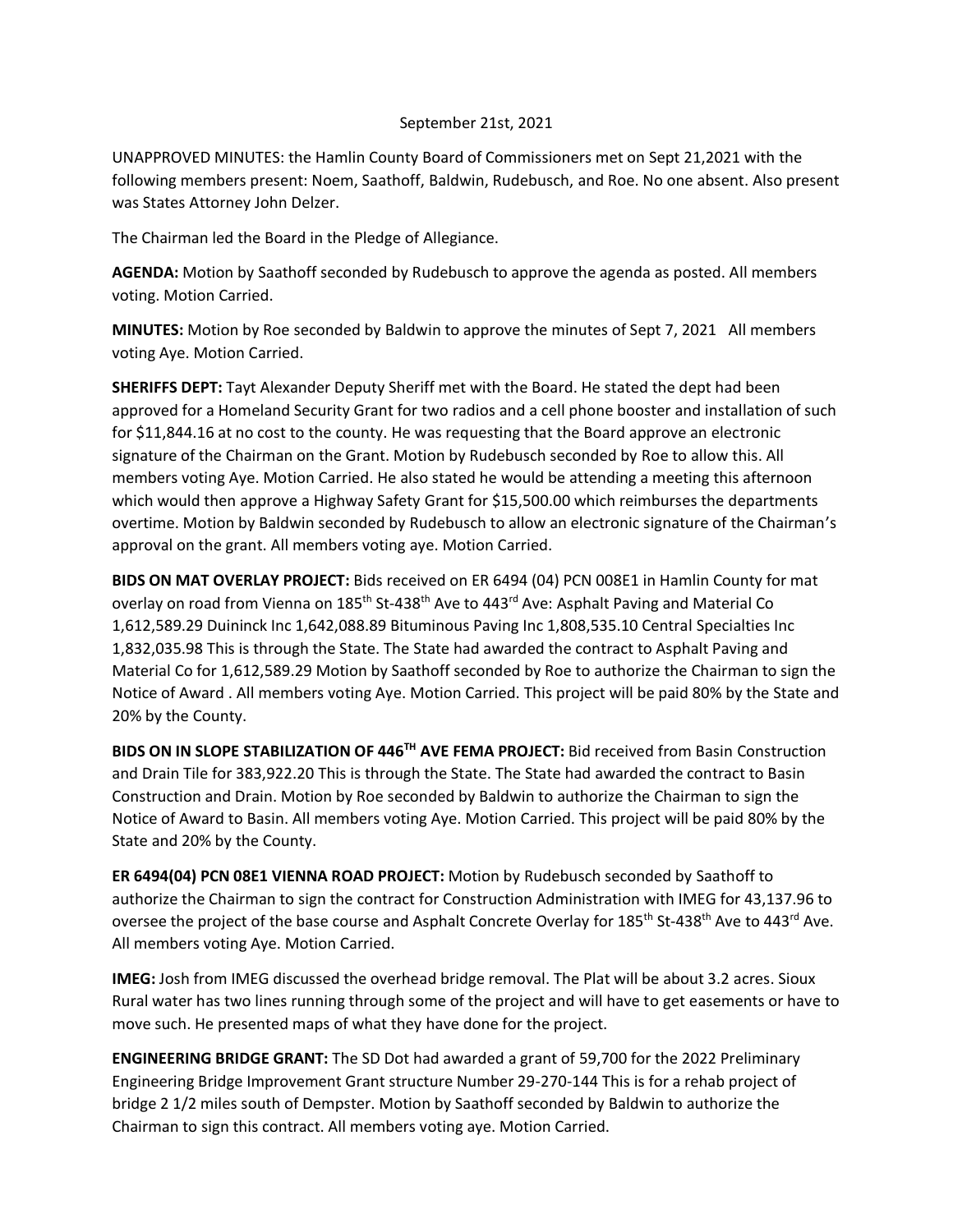**COVID:** David Schaefer Emergency & Disaster Mgr. met with the Board. He presented a provisional personnel policy during the Coronavirus crisis if it becomes needed. He will then bring it back to the Board.

**PUBLIC COMMENT:** Rodney Stormo spoke during this time. He would like to see something done with the windows which are broken at the 4-H grounds. The County had put tin on both of the buildings there. The Board stated the contractor was suppose to fix the windows and show ring poles also. They will contact him about this.

**ROAD DISTRICT:** John Delzer and Kenneth Hanson met with the Board. They presented a petition signed by some of the property owners requesting the Board approve an election be held to form the Sunset Park Addition Road District so they can pave a road through their district at the landowner's expense. Motion by Baldwin seconded by Rudebusch to approve the petition and approve the landowners to proceed with an election for such. All members voting Aye. Motion Carried. All land owners in this district would be allowed to vote at such election.

**APPROVE THE 2022 ANNUAL BUDGET:** Motion by Saathoff seconded by Baldwin to approve the following RESOLUTION All members voting Aye: ADOPTION OF ANNUAL BUDGET FOR HAMLIN COUNTY. Whereas 7-21-5 thu 13) SDCL provides that the Board of County Commissioners shall each year prepare a Provisional Budget of all contemplated expenditures and revenues of the County and all it institutions and agencies for such fiscal year and Whereas, the Board of County Commissioners did prepare a Provisional Budget and cause same to be published by law and Whereas, due and legal notice has been given to the meeting of the Board of County Commissioners for the consideration of such Provisional Budget and all changes, eliminations and additions have been made thereto. NOW THEREFORE BE IT RESOLVED, That such provisional budget as amended and all its purposes, schedules, appropriations, amounts, estimates and all matters therein set forth. SHALL BE APPROVED AND ADOPTED AS THE ANNUAL BUDGET OF THE APPROPRIATION AND EXPENDITURES FOR Hamlin County SD and all its institutions and agencies for calendar year beginning Jan. 1,2022 and ending Dec. 31,2022 and the same is hereby approved and adopted by the Board of County Commissioners of Hamlin County SD this  $21<sup>st</sup>$ day of Sept 2021 The Annual Budget so adopted is available for public inspection during normal business hours at the office of the Hamlin County Auditor. The accompanying taxes are levied by Hamlin County for the year Jan. 1,2022 – Dec. 31,2022 BOARD OF COUNTY COMMISSIONERS OF HAMLIN COUNTY Douglas Noem, Chairman, Larry Saathoff, Jay Baldwin, Randall Rudebusch and Leland Roe ATTEST; Dixie Opdahl County Auditor General Fund Tax Levies Dollars \$2,641,962 levy \$2.188 Ag Building taxes \$10,000 levy .008

**PLAT:** Motion by Saathoff seconded by Roe to approve the plat of the Subdivision of Block 2 the Ranch Addition in the County of Hamlin SD located in the North Half of the Northeast Quarter of Section 15,T113N,R51 W of the 5<sup>th</sup> PM Hamlin County All members voting aye. Motion Carried.

**FUEL QUOTE:** Sept 15 in Hayti Diesel Hamlin County Farmers Coop 2.51 Farmers Union 2.55 All quotes do not contain certain taxes.

**CLAIMS PAID:** Auto Value supplies 142.35 parts 22.07 Avera drug testing 63.00 Bass Sanitation quarterly garbage serv 197.50 Duininck hot mix 89.90 Estelline Community Oil fuel 4231.22 Farmers Union Fuel 1301.86 Flint Hills road oil 46,931.04 Hamlin County Farmers Coop supp 82.28 Fuel 4720.28 Parts 684.00 LP 1324.79 IMEG prof service 1036.74 J&L Welding parts 207.69 Visa Supp 120.99 phone 1.05 W.W. Tire repairs 828.95 total road expense 62,131.07 Ottertail Power courthouse util 834.39 Visa courthouse